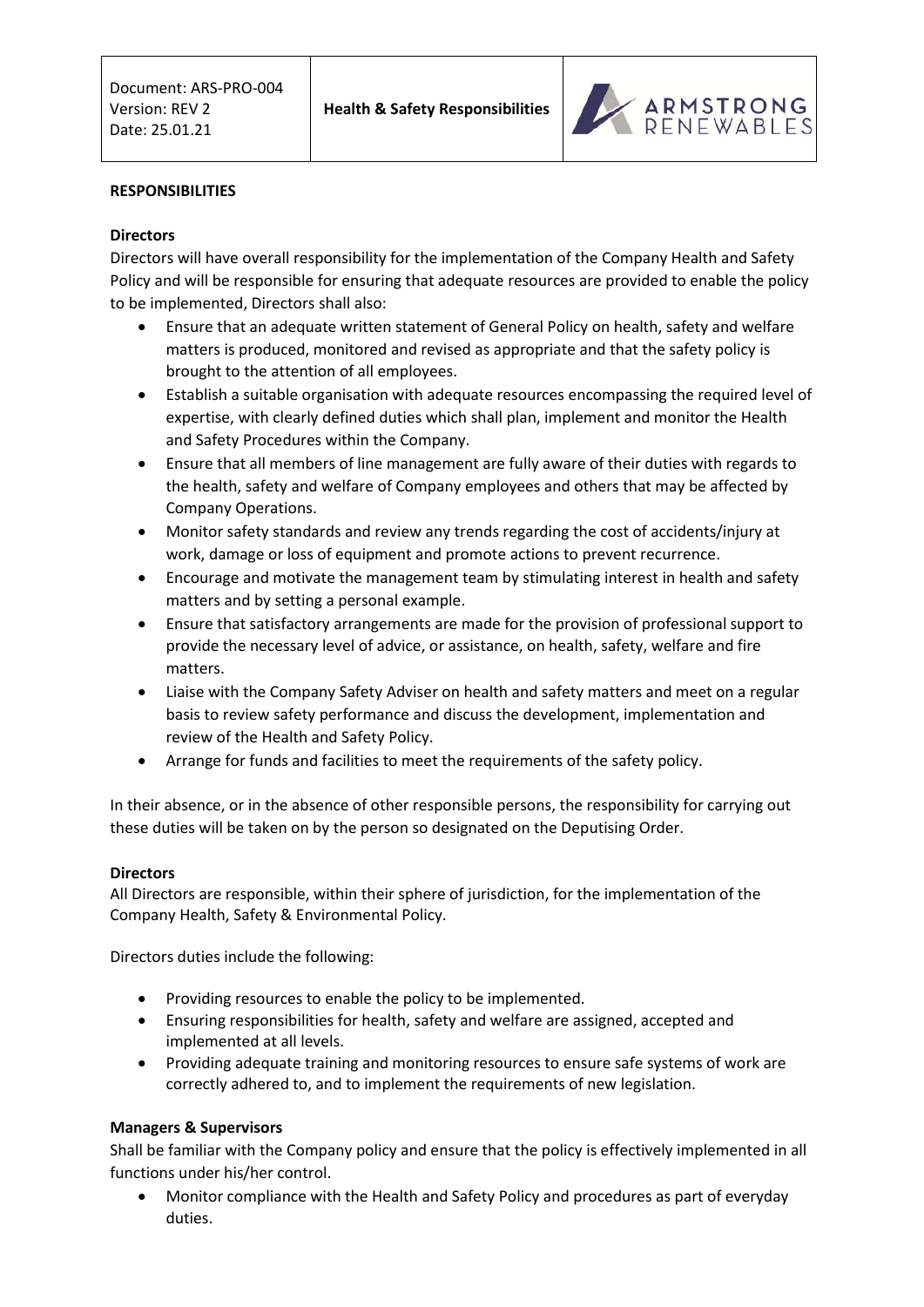

- Shall ensure that all work necessary to maintain safety and good health is carried out promptly.
- Shall ensure that the workforce under his/her control are kept informed of risk controls and furthermore that they are competent to carry out their work and are fully aware of all hazards.
- Shall ensure that staff required to use machinery are trained in its use and are not permitted to carry out any repairs unless authorised to do so.
- Shall ensure that all employees in his/her charge know the location of first aid facilities and what to do in the case of an emergency.
- Shall ensure that firefighting equipment is subjected to routine maintenance.
- Shall ensure that statutory notices are prominently displayed.
- Shall ensure that persons in his/her charge have sufficient experience and have received adequate information, instruction and training in order for them to carry out their work in a safe and proper manner.
- Shall ensure that adequate supervision is available, particularly where young or inexperienced workers are concerned.
- Shall ensure that all defects in the workplace/site are promptly reported.
- Shall ensure that suitable personal protective equipment is available and is worn where deemed necessary.
- Ensure that First Aid Kits are kept adequately stocked and arrange for them to be replenished as and when required.
- Shall set a personal example by wearing appropriate protective clothing when required.

# **Employees**

Each and every individual employee carries a personal responsibility under the Health and Safety at Work Act. Duties are imposed on all employees to take reasonable care for their own health and safety at work, to avoid placing others at risk and to co-operate in the steps which their employer must take to comply with the Act and to refrain from interfering or misusing anything provided in the interests of health and safety, and :-

- Shall make themselves familiar with and conform to the safety policy.
- Shall observe all safety rules and carry out their work in the manner in which they have been instructed and trained to do so.
- Shall wear appropriate safety equipment and use appropriate safety devices, ensuring that it is in good condition and report to their immediate supervisor any known defects.
- Shall report to their immediate supervisor any observed accidents and damage to property or equipment irrespective of whether persons are injured.
- Shall report to the person in charge of the accident book, all accidents to themselves whilst at work and sign the book stating that the entry made is correct.
- Shall report any hazards or unsafe conditions to their immediate supervisor.
- Shall keep the workplace in a safe and tidy manner.
- Shall refrain from any horseplay and misuse of facilities.
- If the safety aspect of a job which they have been asked to carry out gives cause for concern, or, if they feel that they do not possess the necessary skills or experience to carry out the work in a safe manner, then they must inform their immediate supervisor.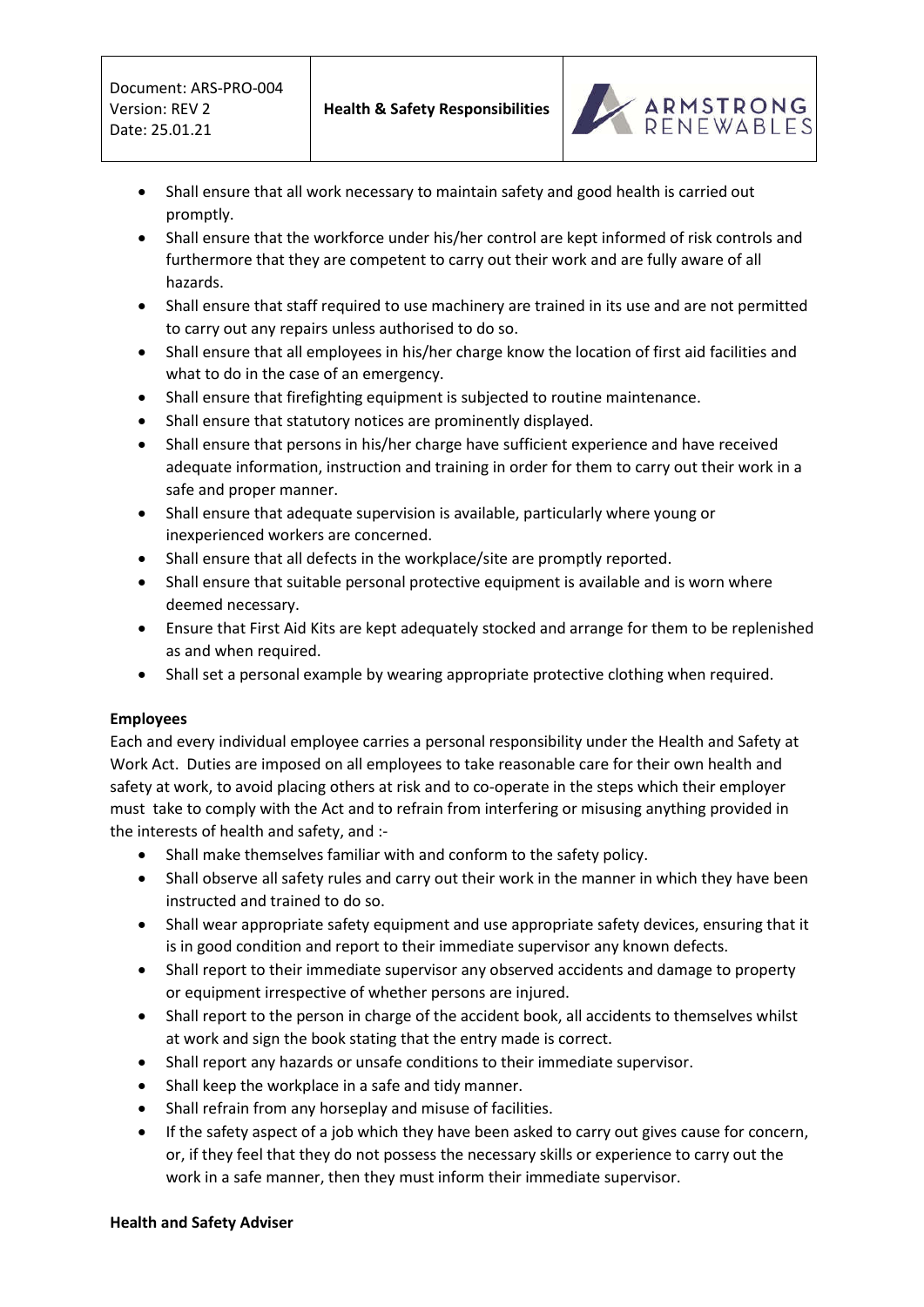

The Health and Safety Adviser will act as the competent person to assist the Management of the Company in carrying out their duties as required by the relevant statutory provisions (Management of Health and Safety at Work Regulations), and whose main duties are to:

- Advise on the formulation, production, monitoring and review of the Company Safety Policy.
- Liaise with the Directors and members of the Management to ensure implementation and monitoring of Health and Safety Procedures.
- Carry out regular safety inspections of workplaces and provide a written report to the Directors or the senior member of the Management who is responsible for the safety of the workplace.
- Inform the Management of Health and Safety legislation and make recommendations for the implementation of such legislation.
- Investigate and record information on all accidents, dangerous occurrences and enforcement notices. Provide a written report to the Directors and relevant member of the Management who is responsible for workplace safety with regards to any Reportable Accident or Dangerous Occurrence.
- Assist the management in any dealings with the Health and Safety Executive and or other enforcing authorities.
- Assist in the compilation of Risk Assessments, Method Statements and SSoW's where required
- Advise on the production of a safety training programme and assist in its implementation.
- Shall be available for advice/consultation, on all matters relating to health, safety and welfare at work.

# **Contractors**

All Contractors will be expected to comply with the Company Policy for Health, Safety and Welfare and must ensure that their own Company Policy is available on site while work is carried out. All work must be carried out in accordance with the relevant statutory provisions and taking into account the safety of others on the site/premises.

When requested to do so Contractors must provide Risk Assessments and or Method Statements for the work which they are to carry out.

All plant or equipment brought onto site by Contractors must be safe and in good working condition, fitted with the necessary guards and safety devices and with any necessary certificates available for checking.

No power tools or equipment of greater voltage than 110 volts may be brought onto site, cordless equipment should be used whenever possible.

Any injury sustained or damage caused by Contractors employees must be reported to the Supervisor

This company has engaged a Safety Adviser, who as part of his duties carries out site safety inspections/audits and reports on Health and Safety matters. Contractors informed of any hazards or defects noted during these inspections will be expected to take immediate remedial action. Any material or substance that is brought on site or any operation that is carried out and which is considered to be hazardous to health, must be accompanied with the relevant COSHH Assessment. All such assessments must be given to the Supervisor prior to any operation taking place. Contractors are particularly asked to note that workplaces must be kept tidy and all debris, waste material, etc. is cleared as work proceeds.